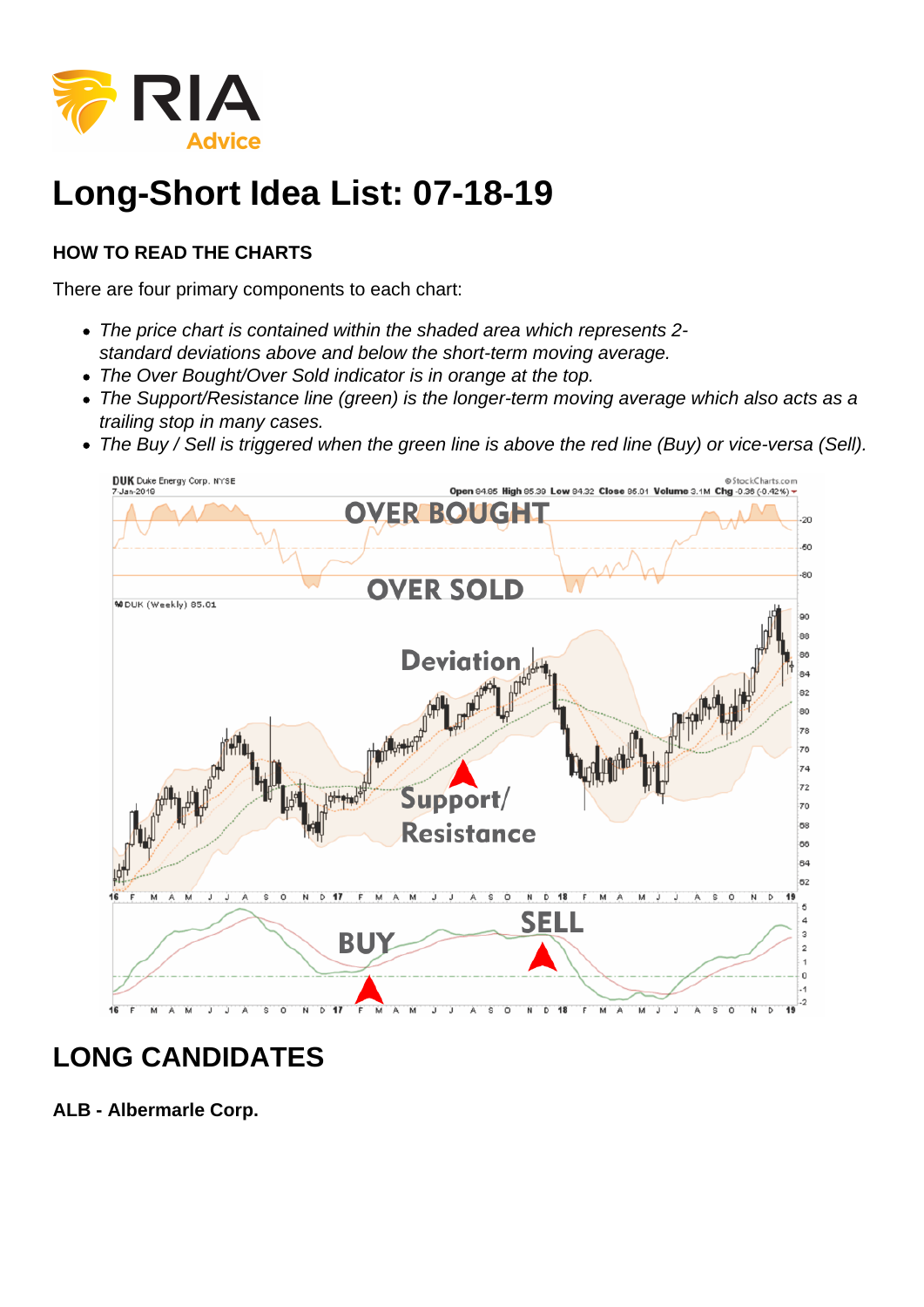- Value stocks have been out of favor for a long-time. ALB has gotten extremely cheap and beaten up.
- With a buy signal close to registering from an oversold condition there is a decent setup for a trade with a tight stop loss.
- Buy at current levels.
- Stop level is \$63

GOOG - Alphabet, Inc.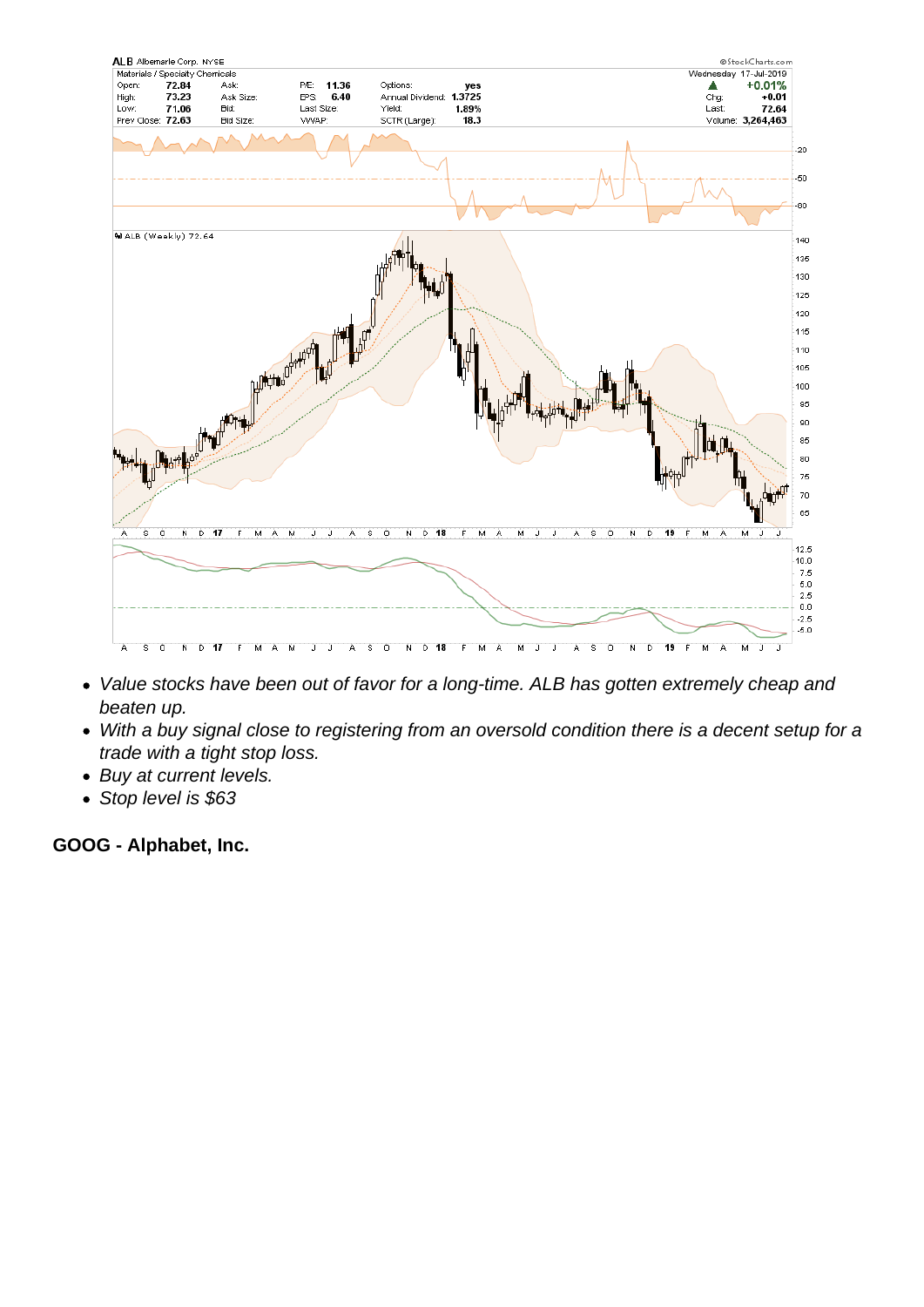- We previously recommended going long GOOG, then shorting GOOG, and last we suggested going back long again.
- GOOG has gotten oversold and is lagging the rest of the tech market currently. With earnings season approaching there is upside potential for a trade.
- A break above the 50-dma, currently testing, gives GOOG decent upside.
- Buy at current levels as stop loss levels are very close.
- Stop-loss is currently \$1100

CRM - Salesforce.com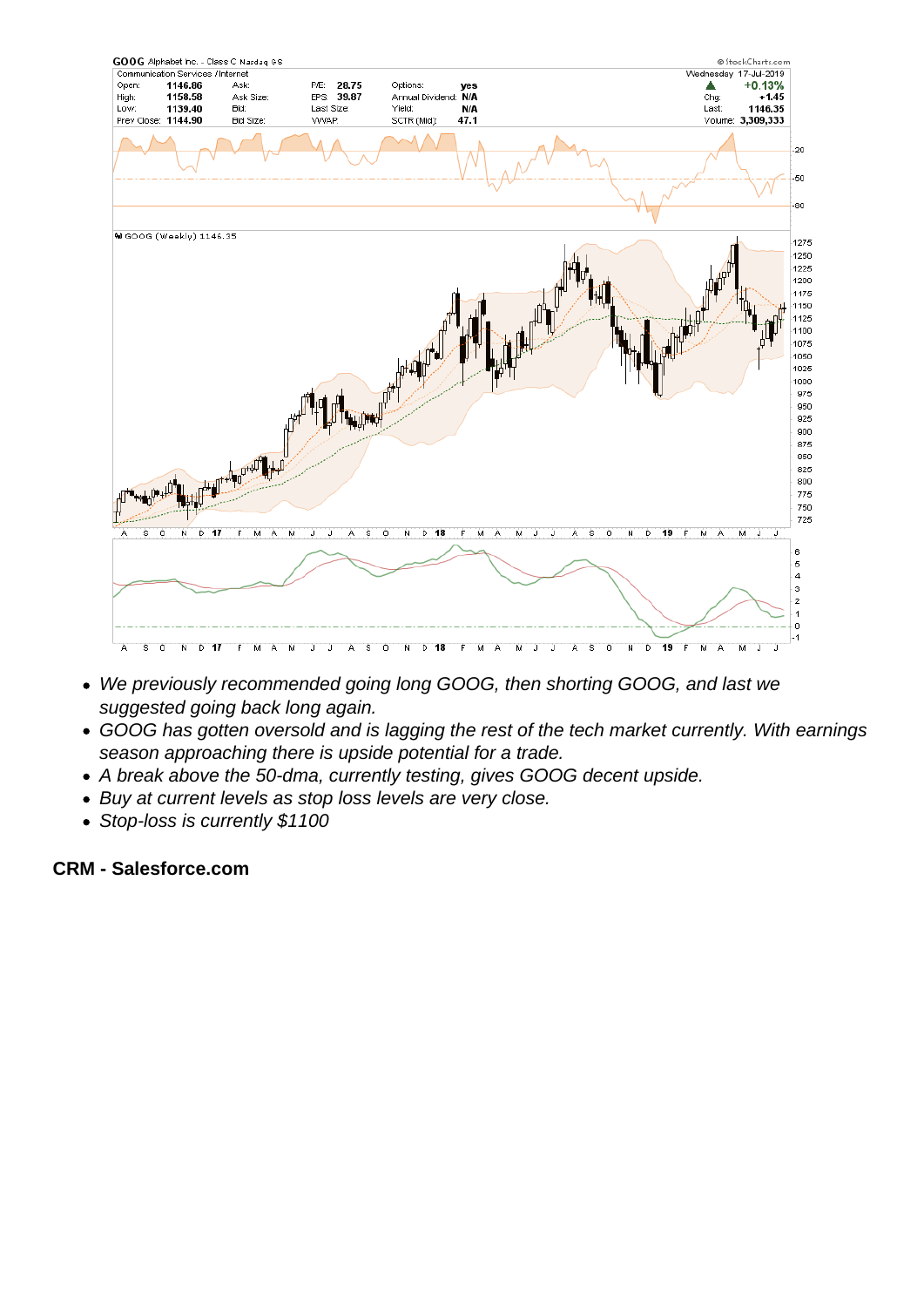- We noted last week that CRM has been holding support and consolidating for the last few months.
- With earnings season approaching, an upside surprise could give the position a lift and stoploss levels are very close.
- CRM broke above the 50-dma last week, which opens up old highs as a target.
- Add a position at current levels.
- Stop loss is set at \$150.

INTC - Intel Corp.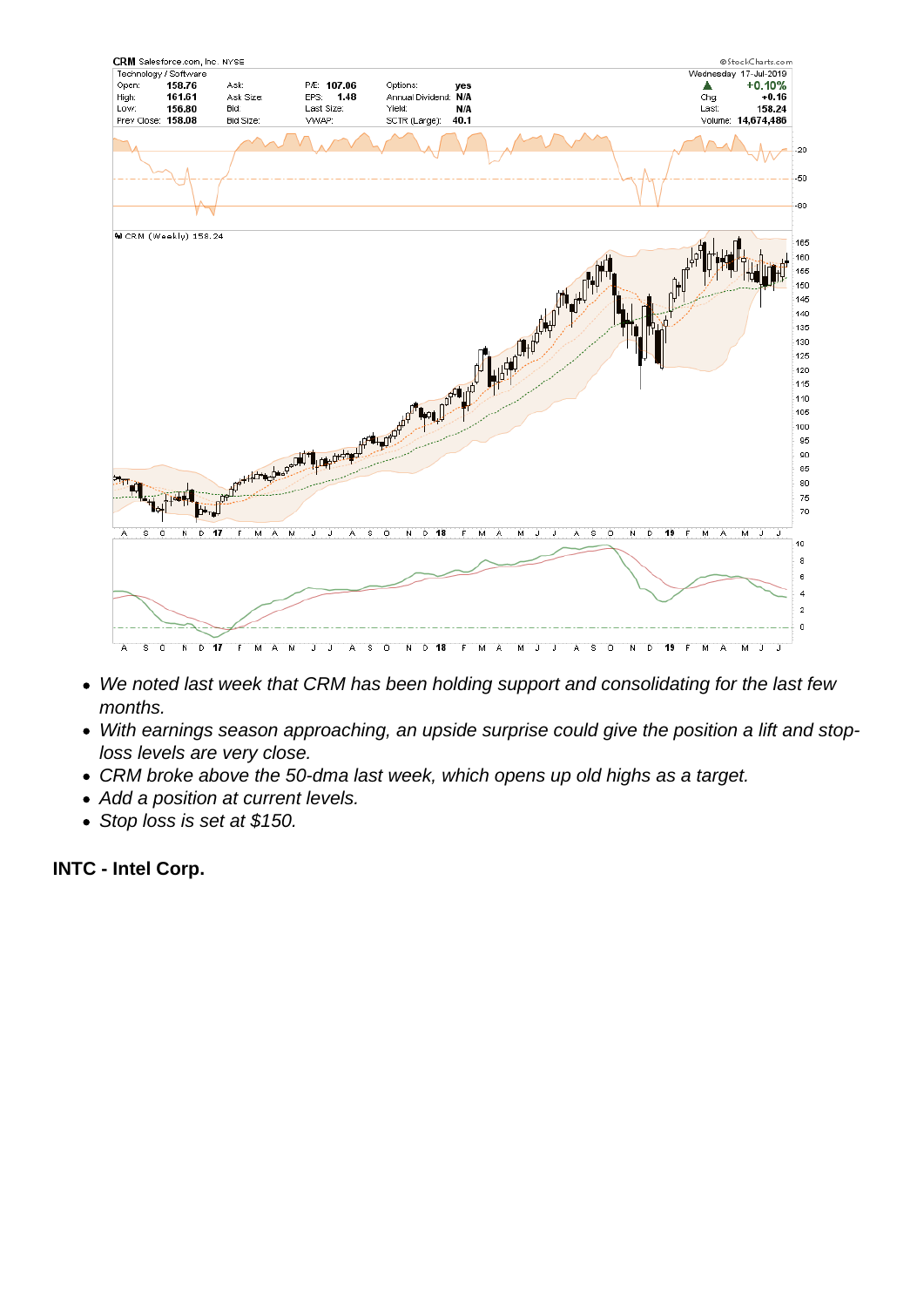- After a brutal beating following last earnings, the semi-conductor space has shown some signs of life.
- With INTC above its 50- and 200-dma there is a potential trade with a tight stop loss.
- While on a sell signal currently, that signal is beginning to reverse.
- Buy 1/2 position at current levels.
- Stop loss is tight at \$47.50

CVS - CVS Health Corp.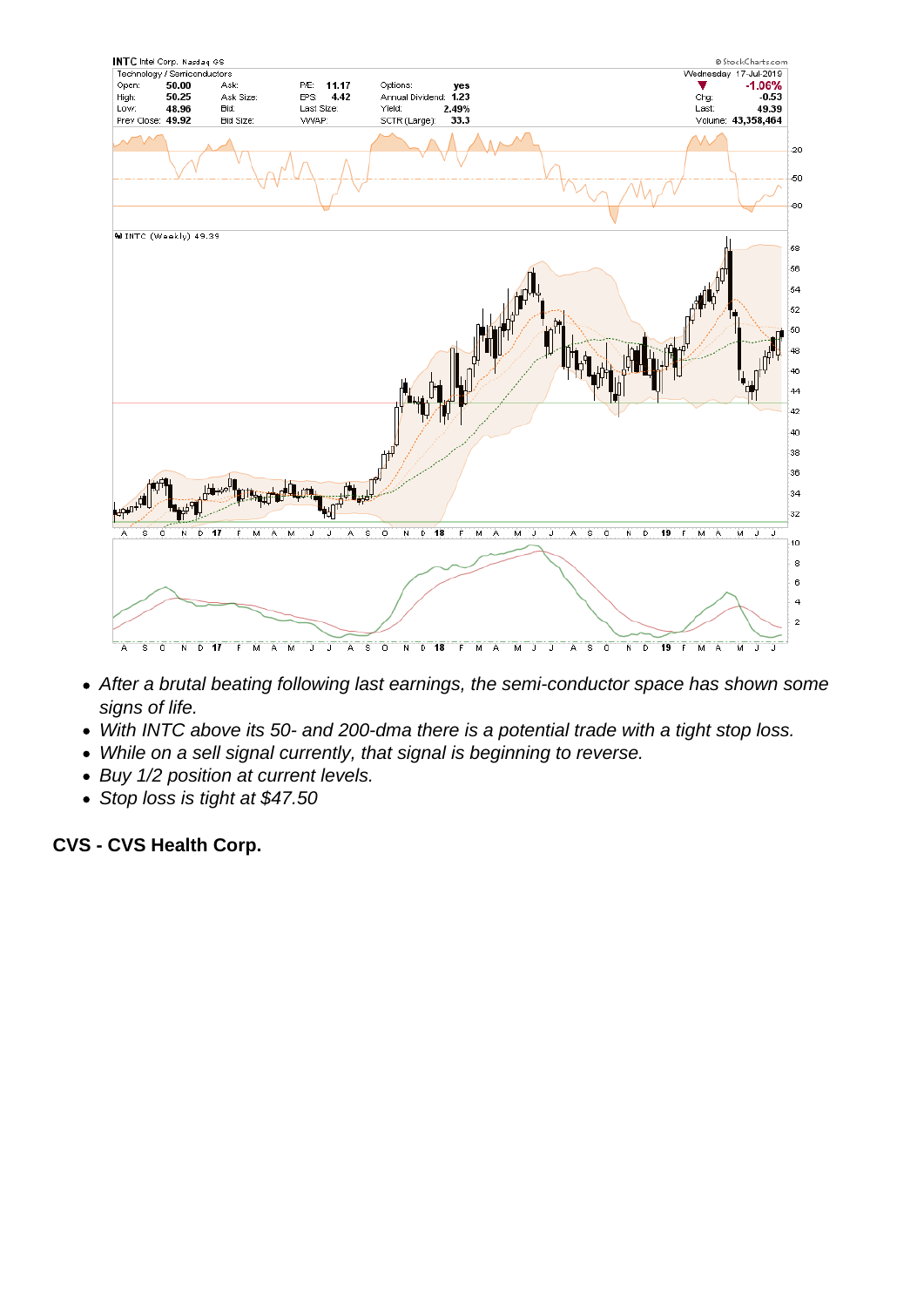- We recently added a position in CVS to our portfolio as the buy signal is approaching.
- CVS has now triggered a buy signal so we are re-recommending a long-position for now.
- A break above \$60 will give CVS legs to the upside.
- Buy at current levels.
- Stop is set at \$50 honor thy stop.

## SHORT CANDIDATES

BLK - Blackrock, Inc.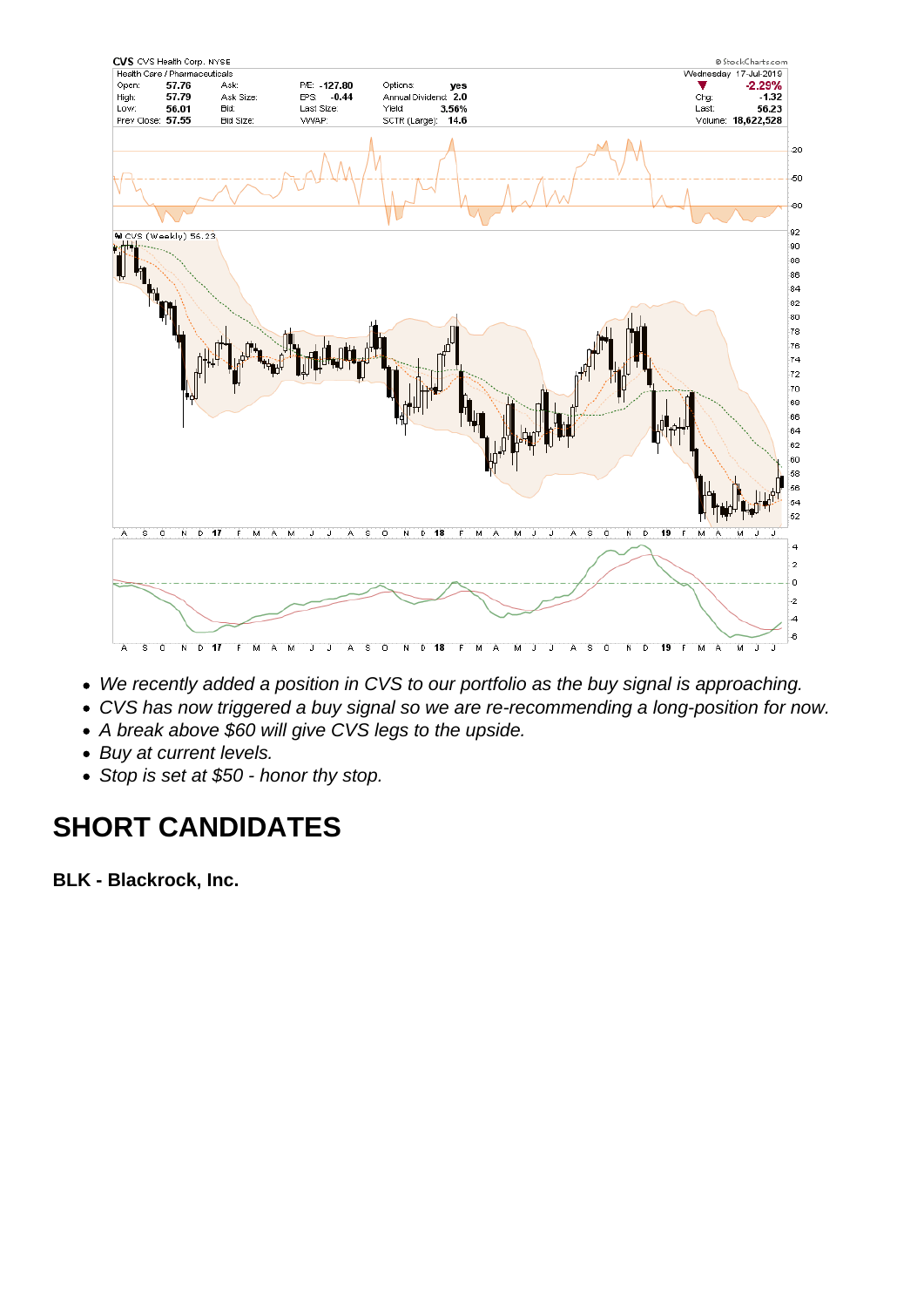- BLK is very overbought and at the top of the trading range.
- If the market gets sloppy over the next couple of months we will likely see downside in the shares.
- Short at current levels.
- Target for trade is \$410
- Stop-loss is set at \$485

CFG - Citizens Financial Group.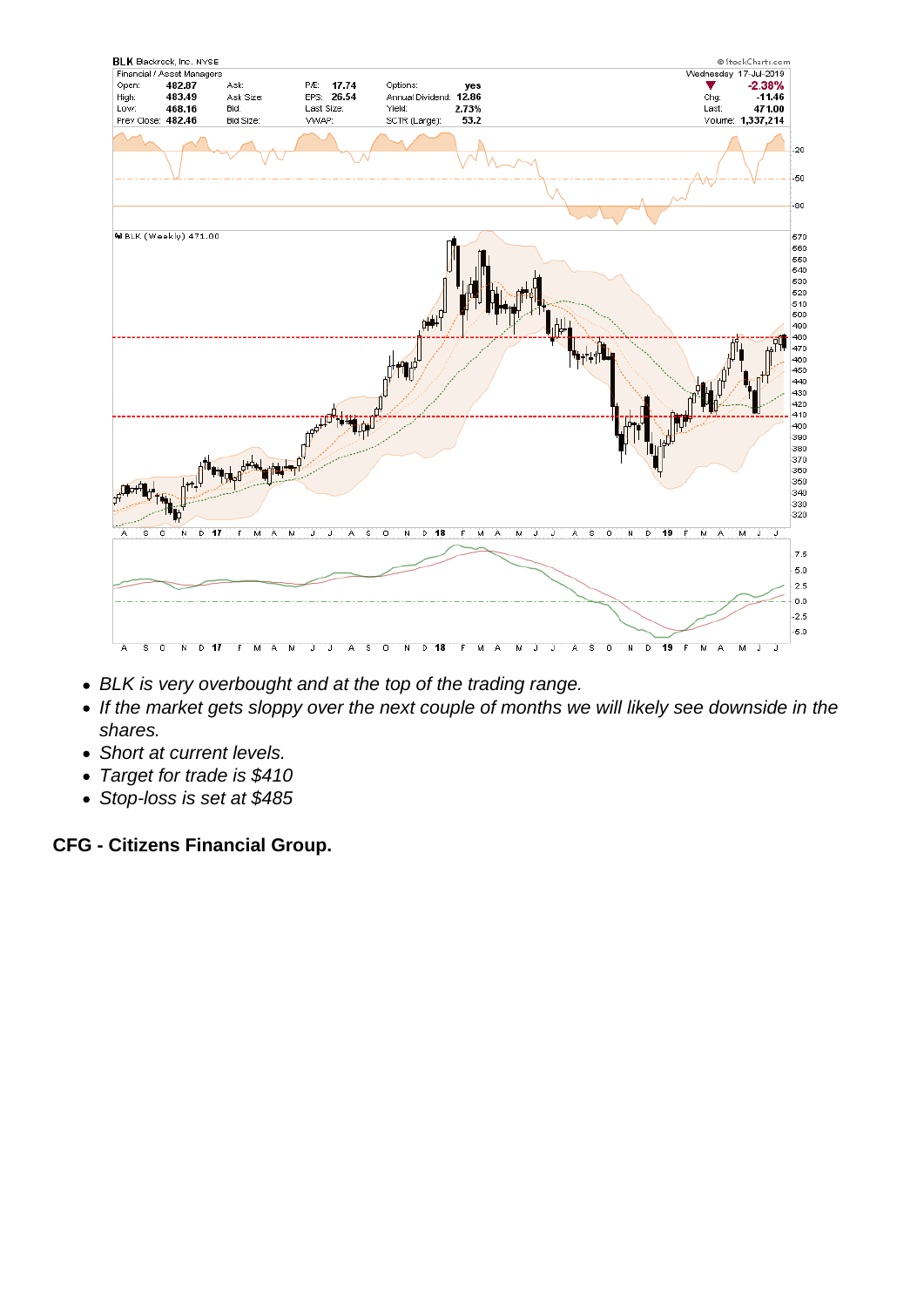- CFG has been in a long-term consolidation pattern.
- With a sell signal approaching and very tight parameters, there is a decent short-setup currently.
- Short on a break below \$34
- Target for trade is \$28
- Stop loss is \$36

GPC - Genuine Parts, Co.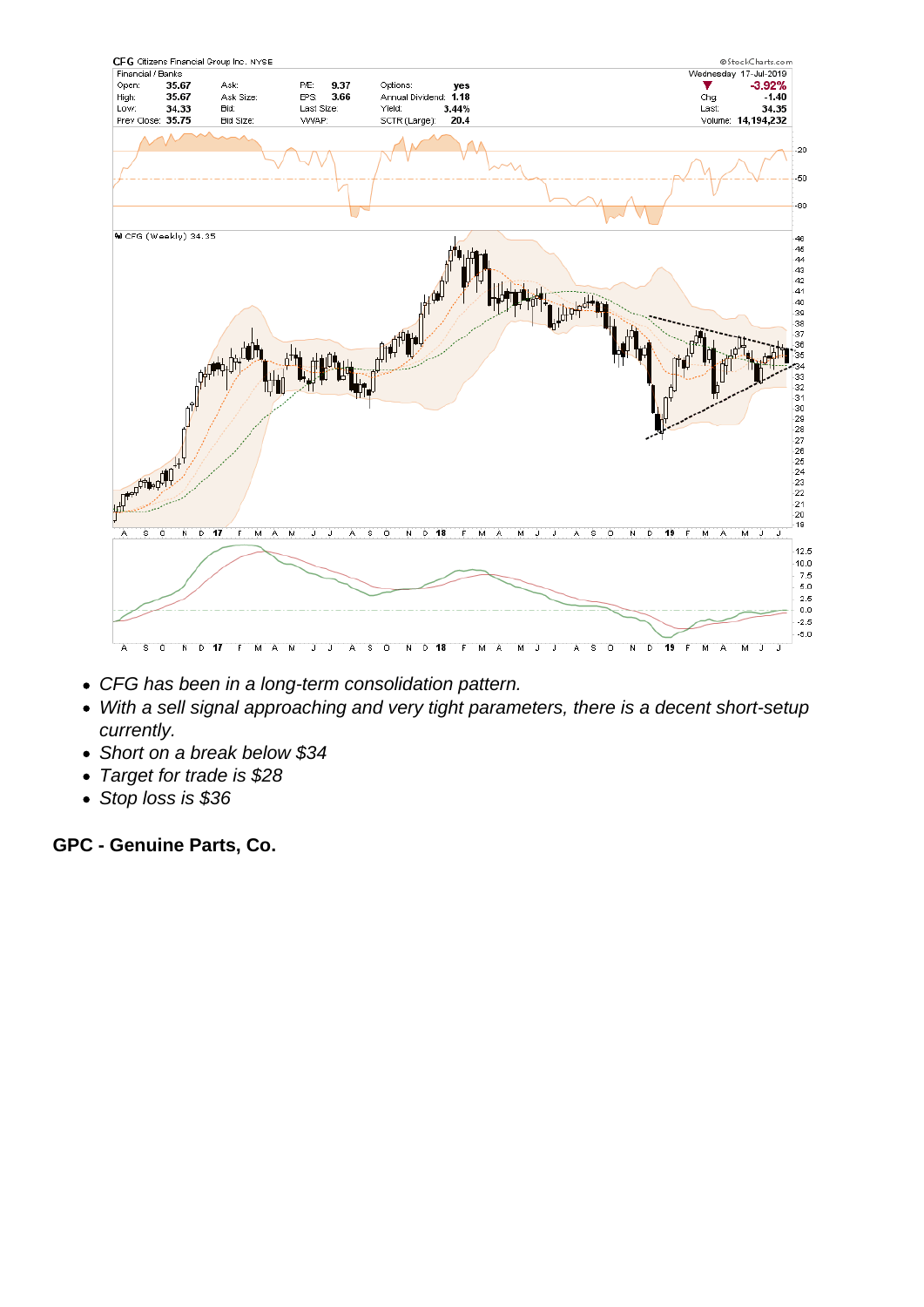- GPC has been running along its bullish trend line for quite some time.
- Currently on a sell signal, and struggling with support, a break of that trendline will provide a reasonable downside target.
- Short on a break below \$101
- Target is \$90
- Stop loss is \$105

SPG - Simon Property Group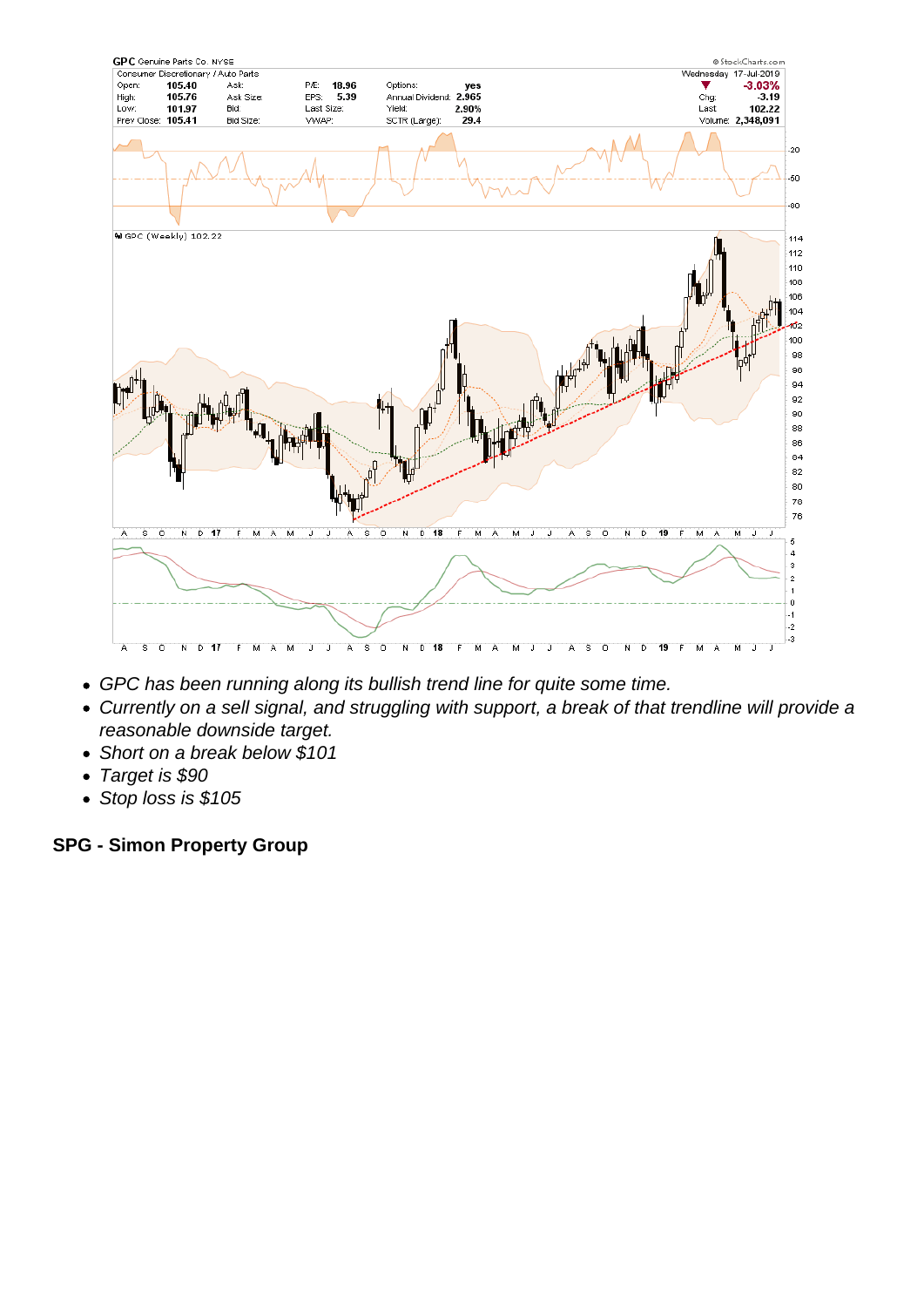- SPG has been struggling relative to REIT's as a whole.
- Currently on a fairly major sell signal and sitting on important support, shorting parameters are fairly tight.
- Short on break of support at \$160
- Stop is set at \$165
- Target for the trade is \$140

TIF - Tiffany and Co.